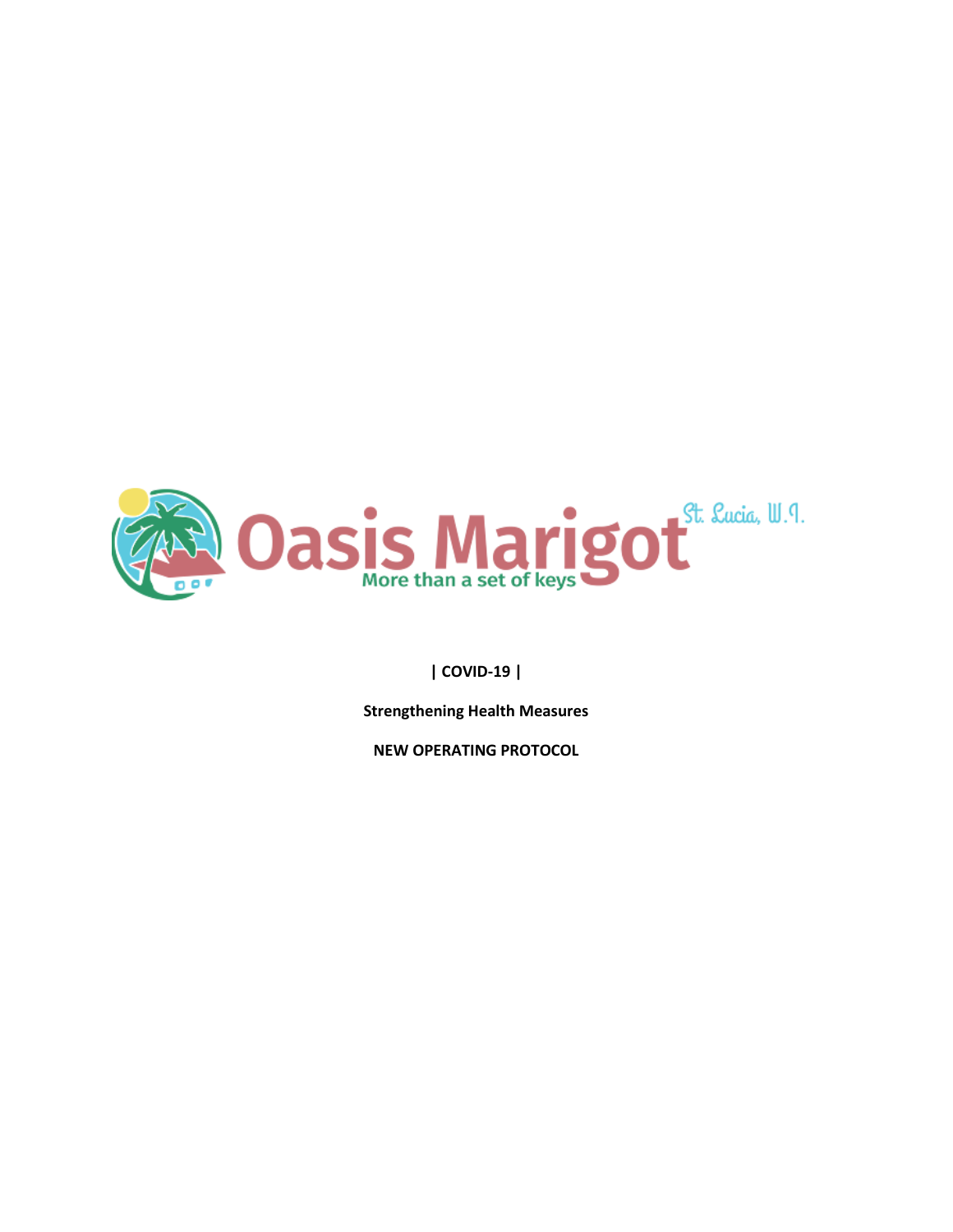#### **TOP MANDATORY REQUIREMENTS:**

- All arrivals to Saint Lucia (5 years and older) must have a negative result from a PCR test taken no more than 5 days before arrival. This also includes fully vaccinated covid-19 travelers.
- Must complete and submit an online Travel Registration Form (18 years and over) prior to arrival. *Fully vaccinated travellers will enjoy fewer restrictions. Vaccine Cards must be presented on entry to Saint Lucia.*
- Download, print and travel and complete the HEALTH [SCREENING](https://34a1ju2gva4u3yrm051vedfb-wpengine.netdna-ssl.com/wp-content/uploads/2020/11/SCREENING-QUESTIONNAIRE-PASSENGERS-6-MOH-3-JUL-2020.pdf) FORM. The form must be completed on the day of travel and presented at the health screening desk on arrival in Saint Lucia.
- Must adhere to all safety protocols in place throughout Saint Lucia, including wearing a mask in public.
- Shall be subject to mandatory screening and temperature checks at the port of entry and throughout your stay.
- Shall be transferred by certified taxi to their approved COVID-19 approved accommodation.

#### **ON ARRIVAL:**

- All arriving passengers must adhere to all protocols relevant to airport
- All arriving passengers will be screened, this will include temperature checks
- Arriving passengers who are fully vaccinated will receive a wristband for identification.
- All symptomatic passengers will be immediately isolated and tested. If test result is positive for COVID-19 the passenger will be transferred to the Respiratory Hospital for treatment and care at their cost.
- Other passengers will be transferred by certified taxi to approved COVID-19 accommodation.
- Guests **who are not fully vaccinated, and who have not arrived in Saint Lucia as Bubble Travellers** are required to remain on property for the duration of their stay except to transfer to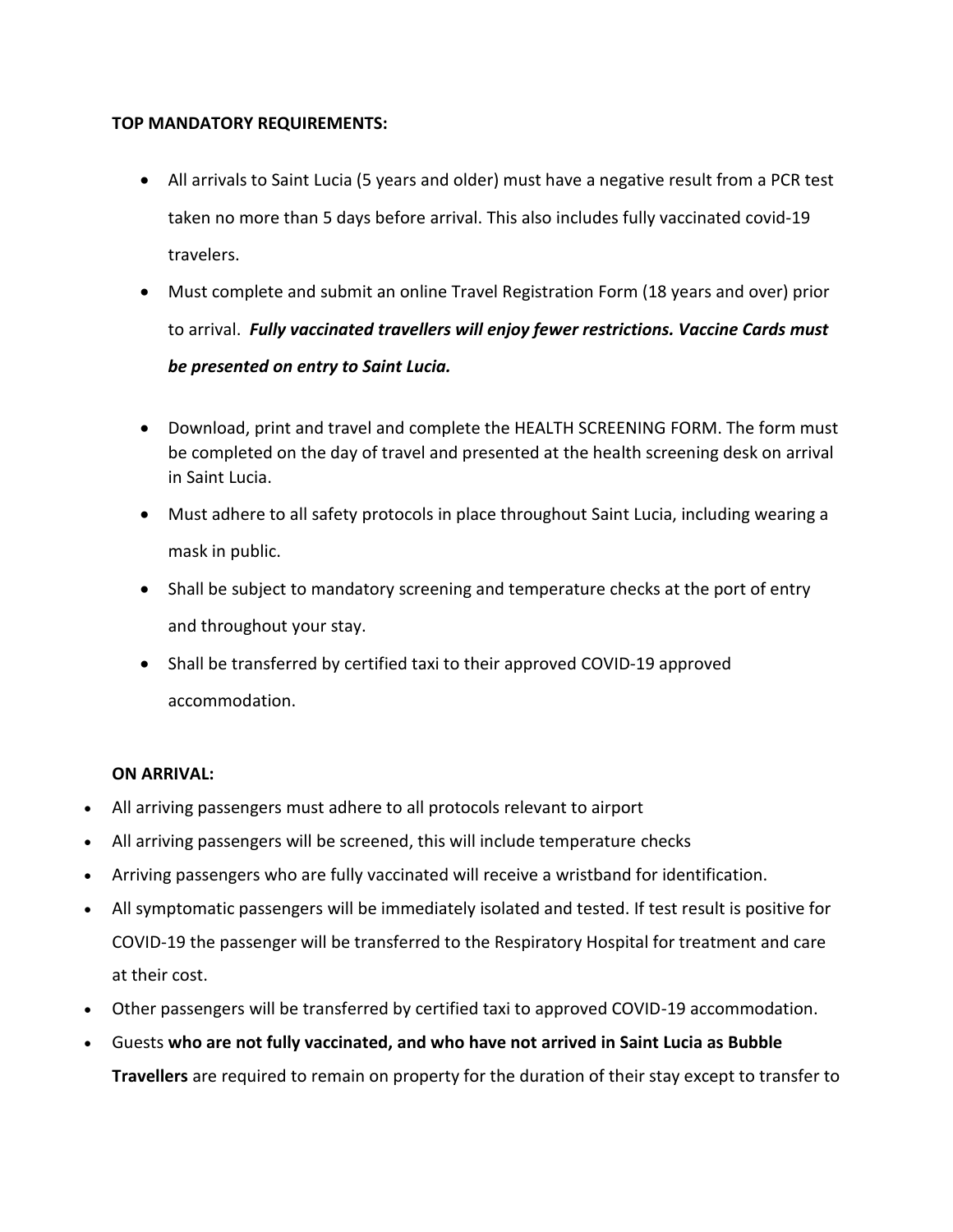another Covid-19 certified property to continue their stay, or to participate in certified activities, tours and excursions.

After 14 days in COVID certified accommodation, international visitors may

1. Remain in COVID certified accommodation and continue to observe the protocols for stays in this type of accommodation, or

2. Check in to accommodation certified to accept Bubble Travelers (visitors from countries within the Saint Lucia designated travel bubble) with the opportunity to move around the island more freely

# Housekeeping

For your safety, your villa will be disinfected prior to your arrival. Housekeeping service is not available during your stay to limit guest/staff contact. If you need fresh towels or linens our Guest Services staff will be able to assist.

## Swimming pool

The pool at the Vacation Club is to be used by only one party at the time staying together in one unit. Pool use can be reserved through the nearby Guests Services Representatives for a maximum of 60 minutes at the time. Pool chairs will be disinfected between reservations. Lounge chair arrangements on the pool deck must be placed to maintain 6 feet minimum physical distancing; unless it is between a single party staying in the same unit. As we do not have a high rate of occupancy, it is easy to reserve the pool.

# Provisioning Delivery

Because of the current situation, there will be no cooking service offered. On arrival, guests must purchase groceries through KOUDMEN Service only. This only applies for travelers who have not yet been fully vaccinated. Guests may not leave the property to purchase food or have food delivered. Groceries will be delivered to your kitchen prior to your arrival.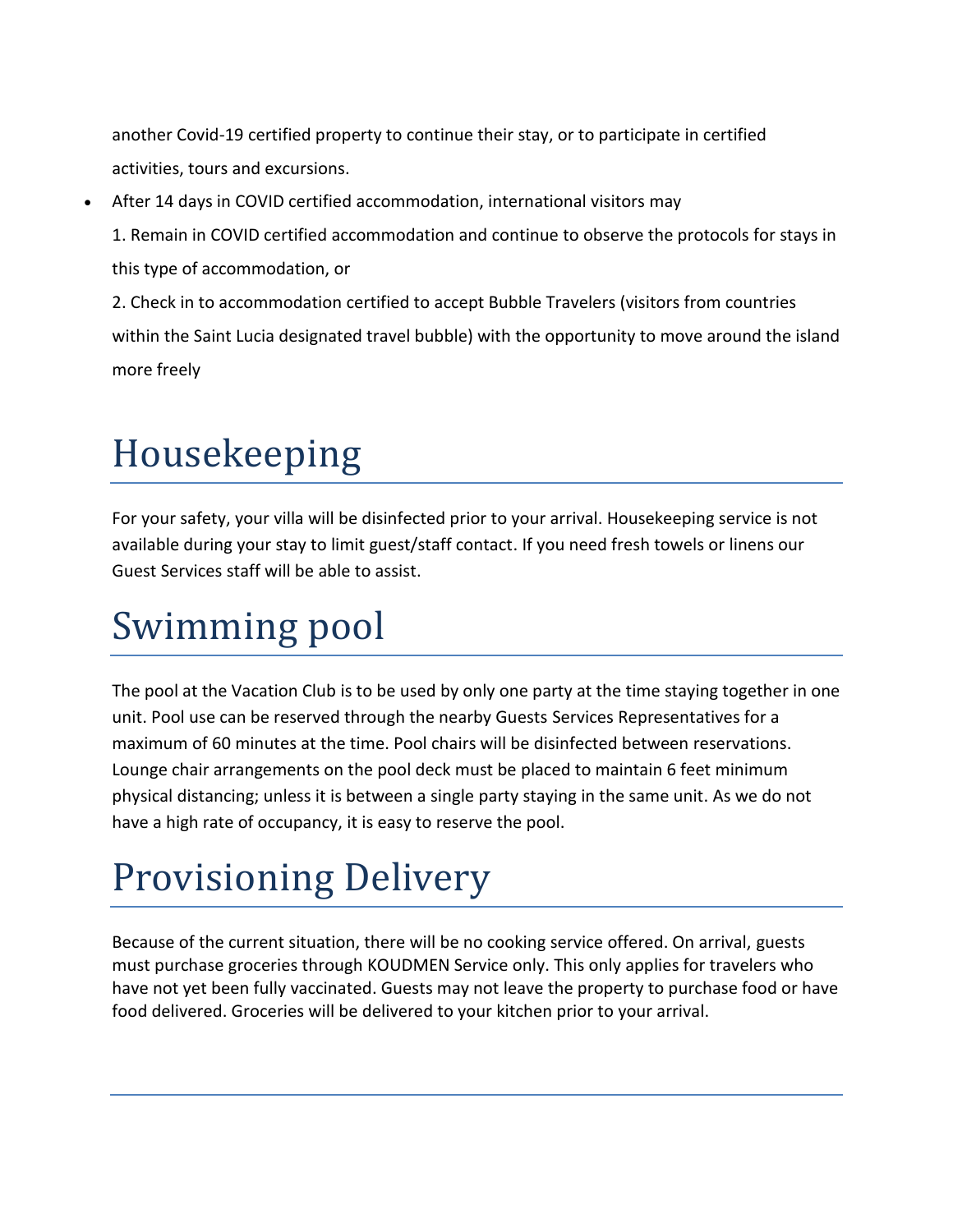### Beach

This only applies for travelers who have not yet been fully vaccinated. All the beaches in St. Lucia are public lands. During the pandemic, the Government wants to limit the interaction between the locals and the international travellers. In order to visit the beach in Marigot Bay (La Bas Beach), you will need to arrange your visits to the beach through our Guests Services Office so that we can send one of our staff with you to the beach.

# Check-in Process

- All guests must wear a mask when they're within 6' of staff.
- For the Vacation Club & Villa St Lucia: On arrival at the dock on the north side of the bay, the Guests will be instructed to take the lift and meet the Guests Services Representative or the Security at the relevant station for a temperature check and then to be escorted to the house/room whilst ensuring 6 feet distance. The Porter will provide the keys, and then bring up the bags to be placed outside the front door to the room in which the guests will be alerted is outside the room by a knock on the door.
- Guests are asked to follow COVID-19 related protocols- e.g. Washing/sanitizing of hands frequently.
- Guests are required to provide a copy of their COVID-19 health certificate and Covid-19 vaccine certificate (if vaccinated) on arrival.

### Summary of sanitary measures

**24 hour spacing between stays**; in order to reduce the level of contagious activity of virus for our housekeeping staff and our next stay guests.

**Extended disinfection protocol**; our list of items to clean and disinfect has been expanded; we follow the recommendations of the Environment Health Department of the Ministry of Health for specific measures related to room maintenance. Cleaning products and protocols: Our hotels use cleaning products and protocols that have been approved for combating viruses, bacteria, and other pathogens.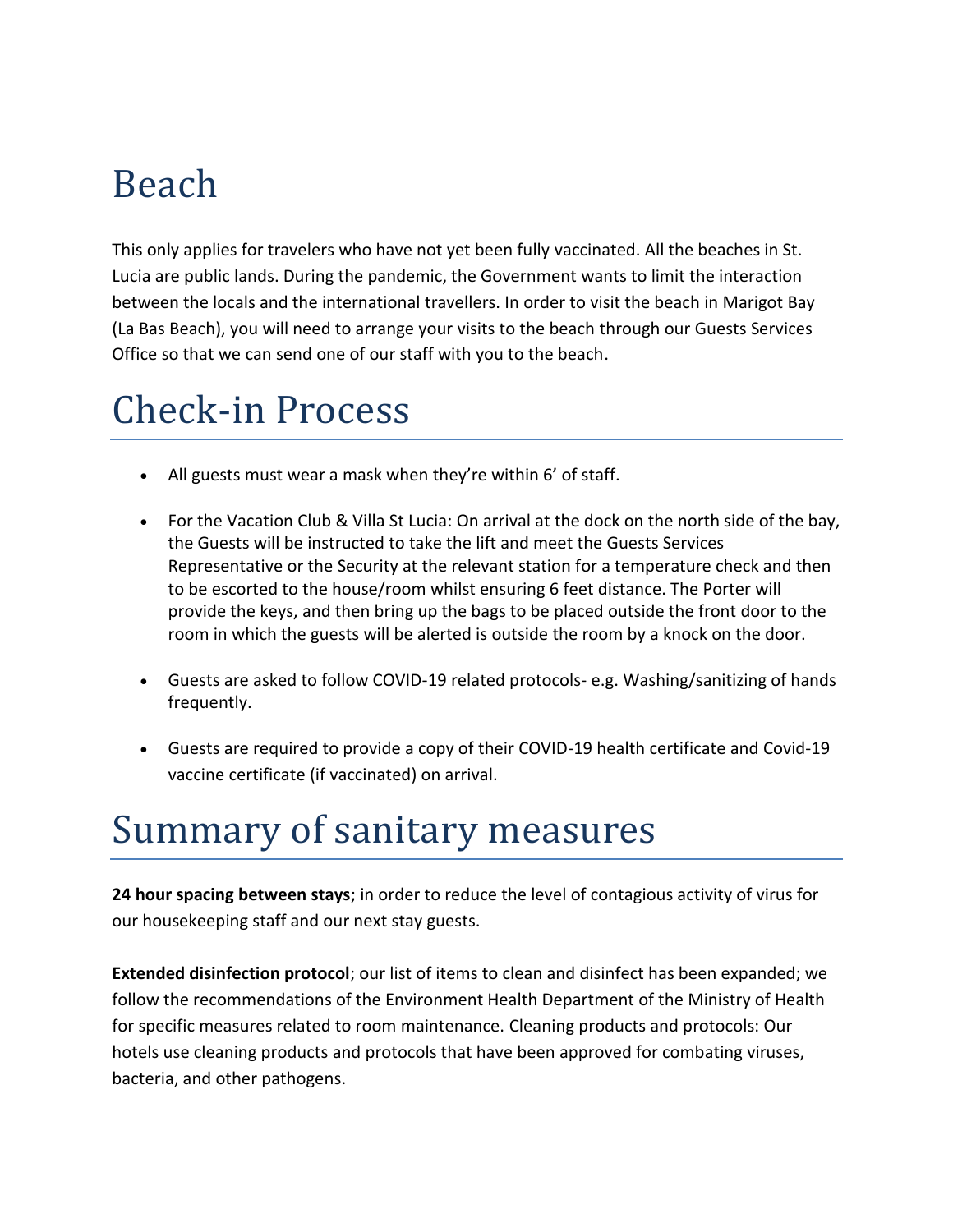**Hand sanitizer dispensers** have been installed on property.

**Public spaces and common areas**: The frequency of cleaning and sanitizing has been increased in all common areas, with extra attention given to high-contact surfaces.

*Our protocols are continuously updated as new information becomes available and in accordance with government directives.*

# Responsibility of guests

#### **Your collaboration is precious and essential to ensure the safety of all.**

We have put sanitary measures in place in order to make your stay pleasant and safe for everyone. We ask for your collaboration in order to respect the following guidelines so that we can succeed together in avoiding the spread of the virus.

**Respect the instructions for use**; continue to practice the instructions of the health authorities in particular: wash your hands as often as possible, avoid touching your face, cough or sneeze into your elbow, immediately throw away used tissues and maintain a distance 2 meters with the people you meet during your stay.

**After your stay**; let us know without delay if you contract COVID-19 or help us facilitate the follow-up of guests by responding promptly to your post-stay follow-up.

**Wear a proper face mask** when venturing out of your room at all times.

**Daily temperature checks** are required for all guests.

### Agreement

**Please reply to this email and confirm that you and all the guests traveling with you agree and will respect the safety protocols measures we have put in place as mentioned above. You or anyone in your party/family/room not fully covid-19 vaccinated will not leave property except for certified activities, excursions, tours, or restaurants booked only through Oasis Marigot (are subject to further confirmation).**